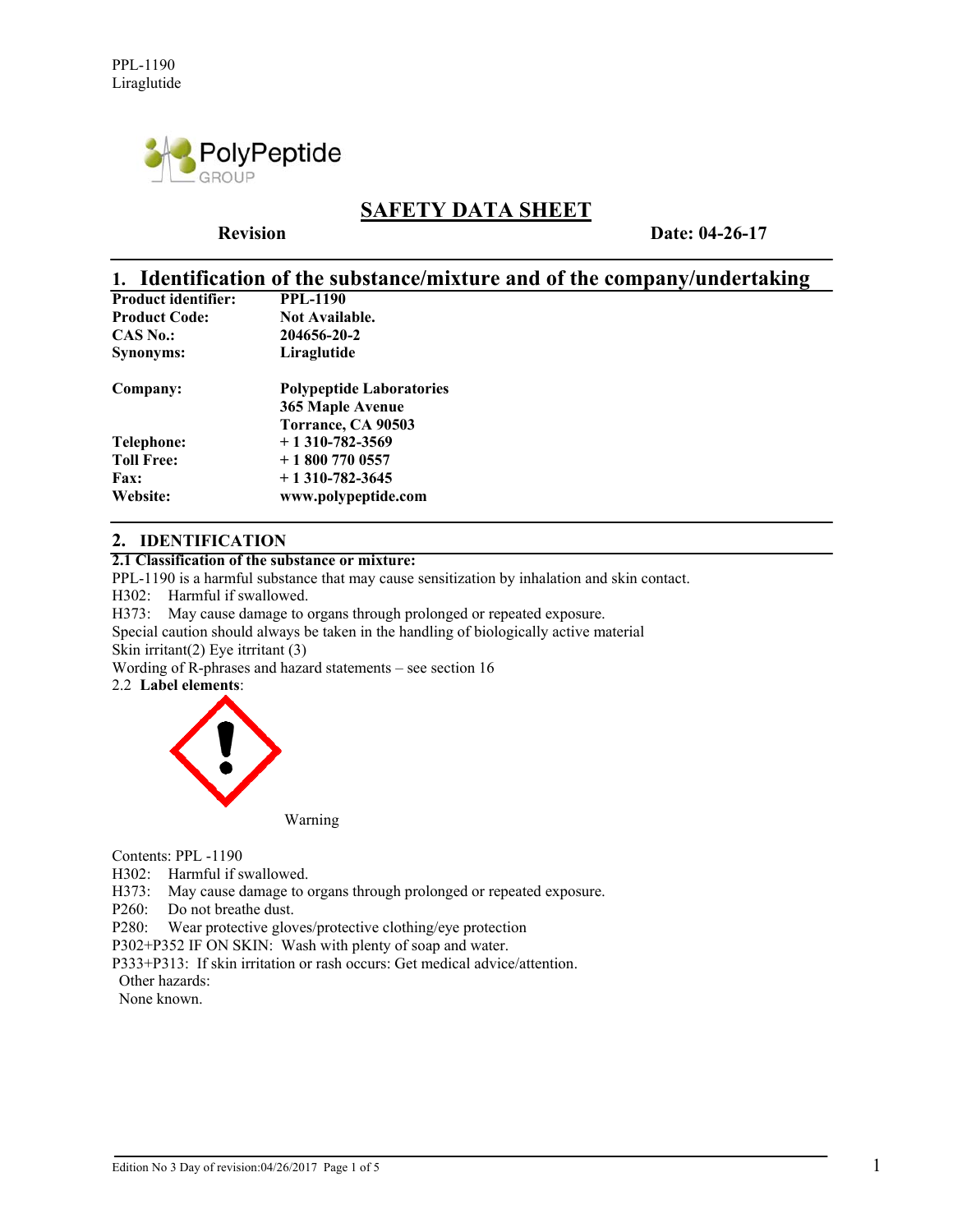| <b>Substances:</b><br>$\%$ w/w | Substance name                                          | $CAS$ -no.                                                                     | $EC$ -no.      | Index-no.      | REACH reg.no.  |
|--------------------------------|---------------------------------------------------------|--------------------------------------------------------------------------------|----------------|----------------|----------------|
| 100                            | Liraglutide                                             | 204656-20-2                                                                    | Not Available. | Not Available. | Not Available. |
| <b>Classification</b>          |                                                         |                                                                                |                |                |                |
| Mol. Wt.:                      | $3751.0$ g/mol                                          |                                                                                |                |                |                |
| Note:                          |                                                         |                                                                                |                |                |                |
|                                | <b>Chemical Structure:</b> $C_{172}H_{265}N_{43}O_{51}$ | H-His-Ala-Glu-Gly-Thr-Phe-Thr-Ser-Asp-Val-Ser-Ser-Tyr-Leu-Glu-Gly-Gln-Ala-Ala- |                |                |                |
|                                | Leu-Val-Arg-Gly-Arg-Gly-OH                              | Lys(Hexadecanoyl-Glu(OH))-Lys(Hexadecanoyl-Glu(OH))-Glu-Phe-lle-Ala-Trp-       |                |                |                |

#### If swallowed, do not induce vomiting. Give large quantities of water to drink and get medical attention immediately. Never give anything by mouth to an unconscious person. Consult a physician.

In case of skin contact, wash exposed area with soap and water. Consult a physician if irritation develops.

If inhaled, remove to fresh air. If breathing becomes difficult, consult a physician.

 In case of contact with eyes, flush with copious amounts of water for at least 15 minutes. Assure adequate flushing by separating the eyelids with fingers. Consult a physician.

### **5. Fire-fighting measures**

 Extinguishing Media: Carbon dioxide, dry chemical powder or appropriate foam. Water spray. Special fire fighting procedures: Wear self-contained breathing apparatus and protective clothing to prevent contact with skin and eyes. Unusual fire and explosions hazards: Emits toxic fumes under fire conditions.

### **6. Accidental release measures**

 Wear full face respirator, chemical safety goggles, rubber boots and heavy rubber gloves. Contain spillage; preve nt further leakage if safe to do so. Do not let product enter drains. Sweep up the spill and collect in a bag for disposal according to local, state and federal regulations. Avoid raising dust. Ventilate area and wash spill site after material pickup is complete.

## **7. Handling and storage**

Store below  $-20^{\circ}$ C and protected from light.

Containers of this material may be hazardous when empty since they retain product

 residues (dust, solids); observe all warnings and precautions listed for the product. Keep tightly closed.Store in a cool dry place.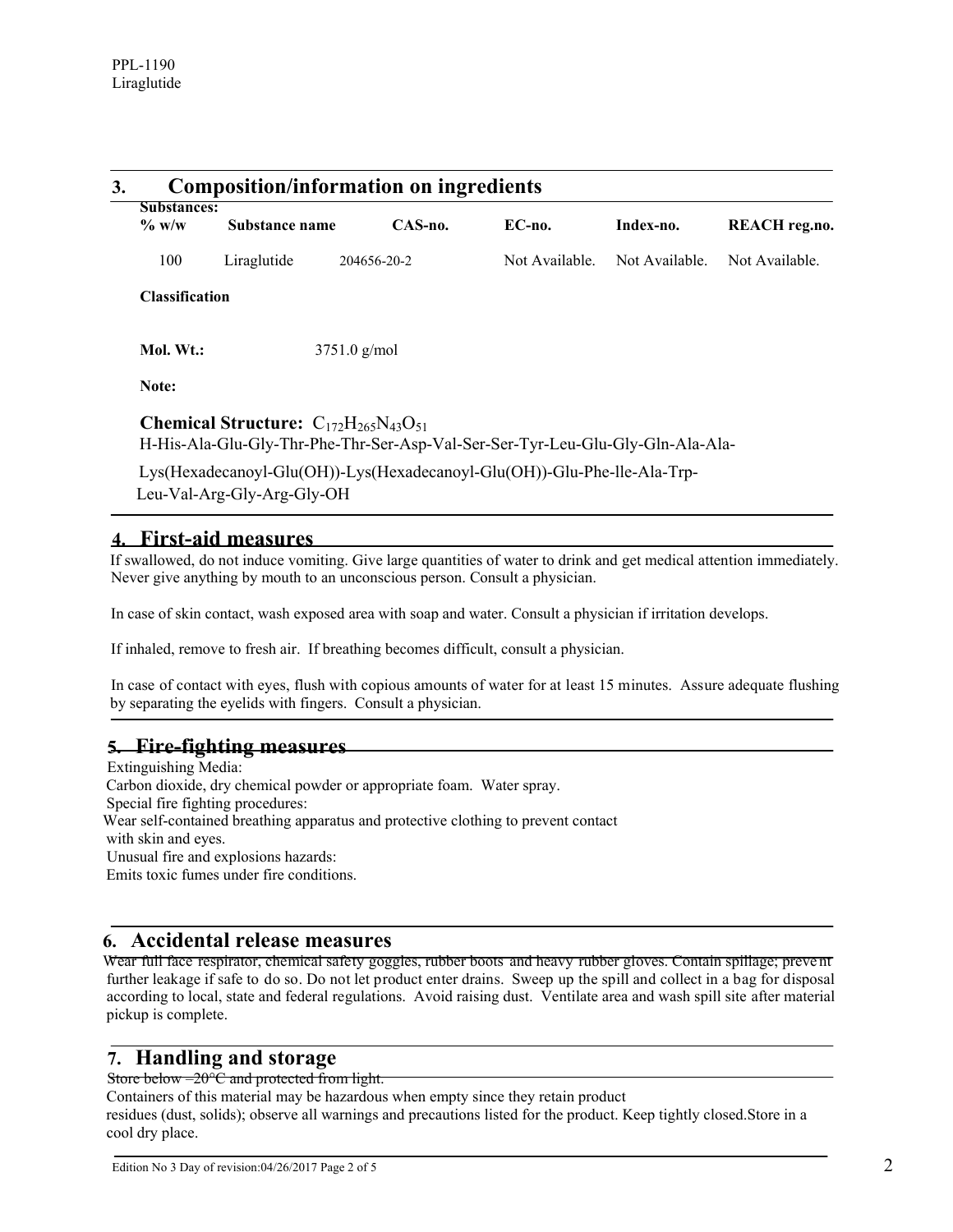## **8. Exposure controls/Personal protection**

Wear appropriate NIOSH / MSHA-approved respirator, chemical-resistant gloves, safety goggles, other protective clothing.

Use only in a chemical fume hood.

Safety shower and eye wash station.

Wash thoroughly after handling.

Hygiene Measures: Handle in accordance with good industrial hygiene and safety practice.

Wash hands before breaks and at the end of the day.

## **9. Physical and chemical properties**

| Appearance:                                               | Solid powder.   |
|-----------------------------------------------------------|-----------------|
| Odor:                                                     | Not determined. |
| Mol. $Wt$ .:                                              | 3751.20         |
| pH (aqueous solution of $1\%$ ):                          | Not determined. |
| Melting point/freezing point $({}^{\circ}C)$ :            | Not determined. |
| Initial boiling point and boiling range $({}^{\circ}C)$ : | Not determined  |
| Flash point $(\mathcal{C})$ :                             | Not determined  |
| Evaporation rate:                                         | Not determined  |
| Flammability (solid, gas):                                | Not determined  |
| Upper/lower flammability or                               |                 |
| explosive limits (vol- $\%$ ):                            | Not determined  |
| Vapour pressure:                                          | Not determined  |
| Relative density:                                         | Not determined  |
| Solubility:                                               | Not determined. |
| Partition coefficient: n-octanol/water:                   | Not determined  |
| Auto-ignition $({\rm ^{\circ}C})$ :                       | Not determined  |
| Decomposition temperature $(\mathcal{C})$ :               | Not determined  |
| Viscosity:                                                | Not relevant    |
| Explosive/oxidizing properties:                           | Not relevant    |
| Purity:                                                   | $>96\%$ wt.     |
| <b>Other information:</b>                                 |                 |
| None relevant.                                            |                 |

#### $\overline{a}$ **10. STABILITY AND REACTIVITY**

**Reactivity:**  No available information. **Chemical stability:**  Stable under normal conditions. Combustible. **Possibility of hazardous reactions:**  No known. **Conditions to avoid:**  Strong heat, light and moisture. **Incompatible materials:**  No known. **Hazardous decomposition products:**  Combustion may produce oxides of carbon, nitrogen.

# **11. TOXICOLOGICAL INFORMATION**

**Information on toxicological effects:**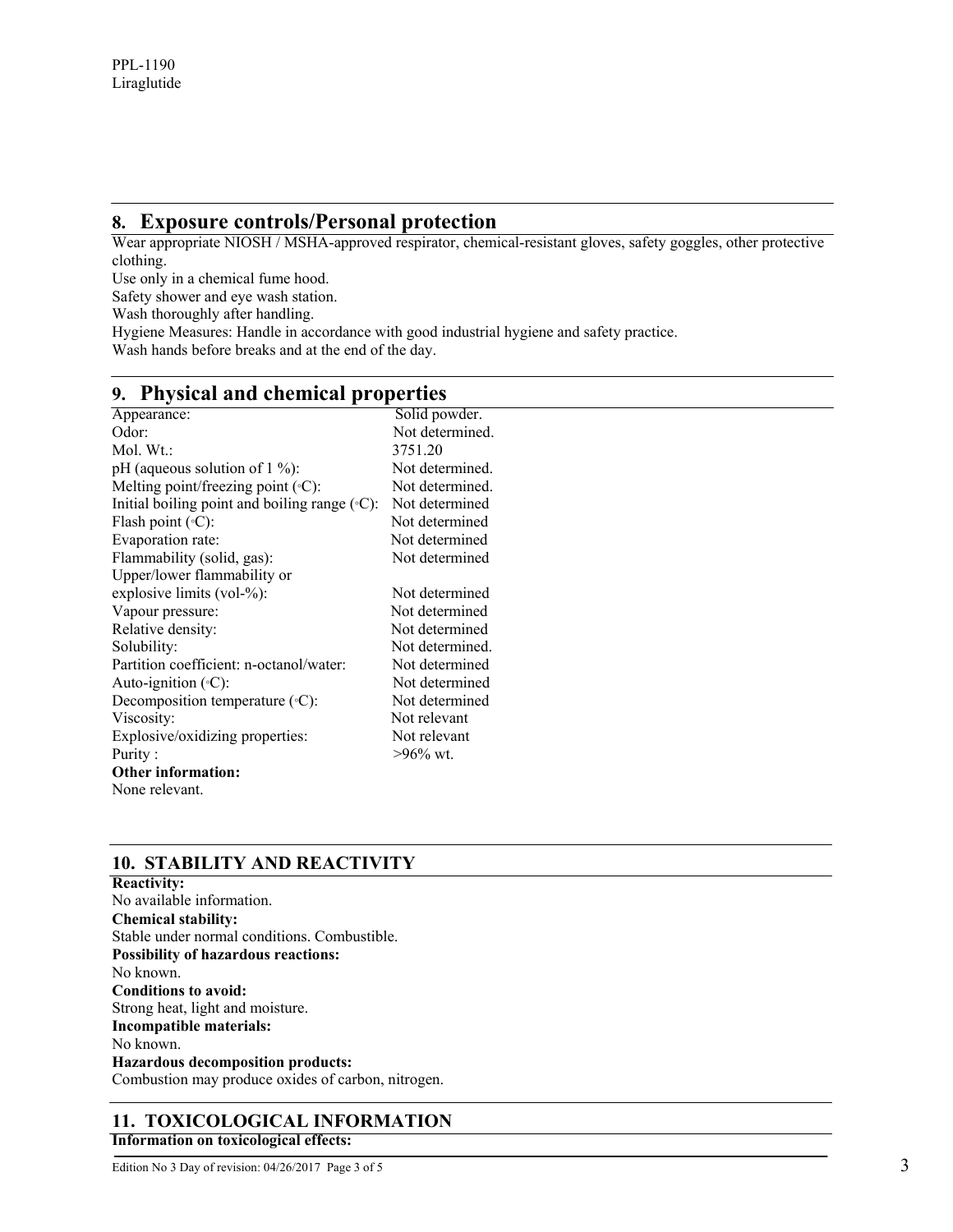PPL-1190 Liraglutide

No toxicological data available. Information on likely routes of exposure: Inhalation, skin and ingestion. Symptoms: No toxicological data available. Inhalation: No toxicological data available. Skin: No toxicological data available. Eyes: No toxicological data available. Ingestion: No toxicological data available.

## **12. ECOLOGICAL INFORMATION**

**Toxicity:**  No data available. **Persistence and degradability:**  No data available. **Bioaccumulative potential:**  No data available. **Mobility in soil:**  No data available. **Results of PBT and vPvB assessment:**  The substance is not considered PBT/vPvB according to criteria in Annex XIII. **Other adverse effects:**  The environmental effects of the compound are sparsely described in literature.

### **13. DISPOSAL CONSIDERATIONS**

Disposal should be according to Local, State and National Environmental Regulations. Dispose of through authorized facilities or pass on to chemical disposal company that can dissolve or mix the material with a combustible solvent and burn in a chemical incinerator equipped with an afterburner and scrubber.

### **14. TRANSPORT INFORMATION**

| DOT (US): Shipped under ambient temperature as non-hazardous chemical. |                          |       |                             |     |                   |  |  |  |
|------------------------------------------------------------------------|--------------------------|-------|-----------------------------|-----|-------------------|--|--|--|
| $UN-no.:$                                                              | UN proper shipping name: |       | Transport hazard class(es): |     | Packing group:    |  |  |  |
| Not Available. Not Available.                                          |                          | - Not | Available.                  | Not | <b>Available.</b> |  |  |  |

**Environmental hazards:** None. **Special precautions for user:** None.

### **15. REGULATORY INFORMATION**

Data not available

### **16. OTHER INFORMATION**

The inform ation presented herein is believed to be acc urate and re presentative of currently accepted technical literature. Howev er, Po lyPeptide Laboratories d oes no t m ean to i mply its co mpleteness o r co mprehensiveness. Therefore, we suggest the use of t his information solely as a gui de in the use a nd handling of this product, and further urge t he user to d etermine the su itability o f t his material for any p articular pu rpose. PolyPeptide Laboratories shall not be held liable for any damages resulting from sole reliance on this information.

#### **Labels according to GHS:**

Warning

H302: Harmful if swallowed.

H373: May cause damage to organs through prolonged or repeated exposure.

P260: Do not breathe dust.

P280: Wear protective gloves/protective clothing/eye protection

P302+P352 IF ON SKIN: Wash with plenty of soap and water.

P333+P313: If skin irritation or rash occurs: Get medical advice/attention.

Other hazards:

None known.